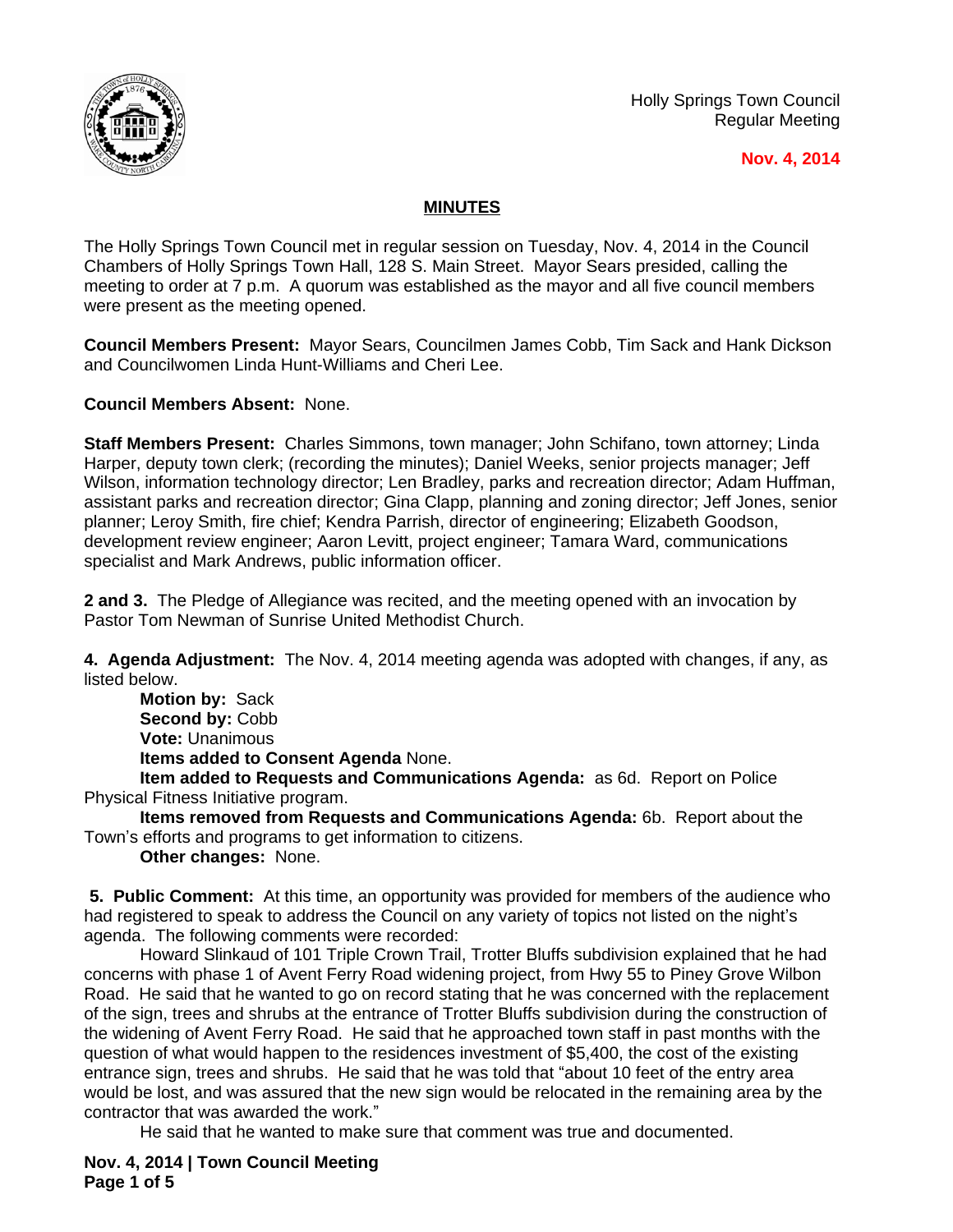**6a. Farmers Market Presentation –** Mr. Jones presented the winners of the 5th Annual Chili Cook-Off and award the professional division plaque to the winning team, Primrose School. Mr. Jones said the plaque was sponsored by 12 Oaks development.

Ms. Clapp gave a presentation of Saturday, Oct. 11, Season 8 of the Farmers Market. She said this year was successful in the I Love My Farmers Market campaign; the town received 1<sup>st</sup> place in North Carolina and 6<sup>th</sup> in the United States. She said there were additional participates and products this year. The attendance was the highest. The grand opening for next year's Farmer's Market, Season 9 will be May 2, 2015.

Ms. Clapp said staff will be planning for a winter indoor market, starting November 22, and following selective Saturday's from 10:00 am. – 12:00 p.m. at the Cultural Center.

**Action:** None.

**6b. Communications Report –** This item was removed from the agenda under agenda adjustment.

**6c. 2014 Marvin Collins Outstanding Planning Award -** Ms. Parrish said the Marvin Collins Planning award program of the North Carolina Chapter of the American Planning Association (APA-NC) recognizes agencies and individuals that have completed outstanding plans, programs, and projects, have excelled as planning students, or have made notable contributions to the planning profession. The awards represent the highest standards of achievement in the planning profession in North Carolina. This is the 36th year for this program of recognition. Awards were presented to recipients at an awards luncheon at the 2014 APA-NC conference in Durham on Oct. 2.

She said the Triangle J Council of Governments and the Jordan Lake Partnership (of which Holly Springs is an active member) was awarded a multi-jurisdictional/regional project award. While there are several regional water supply projects that the JLP (and therefore Holly Springs) has undertaken over the past few years, the specific project that was recognized with the award is the **Triangle Regional Water Supply Plan.** A summary of this plan was presented to the Town Council last month for consideration and endorsement. In short, the plan addresses future water supply needs across the region. It resulted in a conclusion that around 2030 the regional as a whole will reach capacity with respect to currently available water sources. This emphasizes the need to continue regional planning and cooperation in both expanding existing water sources and conservation.

**Action:** None.

**6d. Report on Police Officer Physical Fitness Initiative Program** – Chief Herring gave a report on the Police Department Wellness/Fitness program that began in early 2007 and has evolved over the last 7 years. What began as a voluntary fitness program is now the standard for the Holly Springs Police Department. A bi-annual abilities test is required of all sworn personnel. This program has been implemented in-house and four officers have received certifications in various fitness programs.

Lieutenant Patterson gave a summary of the Police Officer Physical Abilities Test, (POPAT), and the overall process of the test and staff results.

Councilman Sack asked if other towns participated in the POPAT. Chief Herring said that other towns do participate in the Police Officer Physical Abilities Test program.

**Action:** None.

**7. Consent Agenda:** The Council approved a motion to approve all items on the Consent Agenda. The motion carried following a motion by Councilman Sack, a second by Councilman Cobb and a unanimous vote. The following actions were affected:

7a. Minutes – The Council approved minutes of the Council's meeting held Oct. 21, 2014.

7b. Innovative Development Solutions, Inc. – The Council approved to enter a contract in the amount of \$40 per hour to Innovative Development Solutions, Inc., for erosion control inspection services of no more than 16 hours per week for at least 11 months.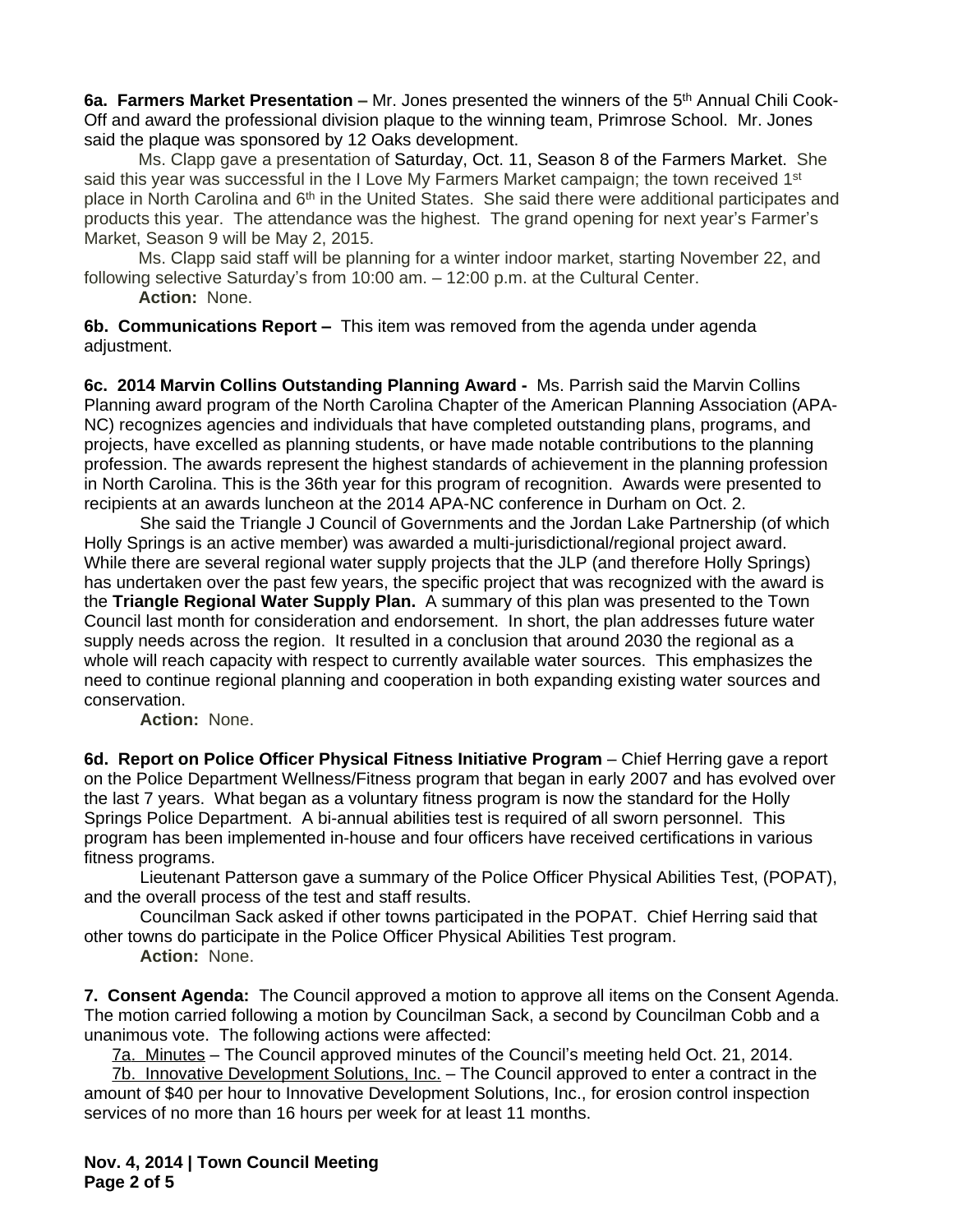7c. Resolution 14-29, Surplus Property -- The Council adopted Resolution 14-29 declaring certain personal property surplus to the needs of the town. *A copy of Resolution 14-29 is attached to these minutes.*

7d. Resolution 14-30, Certifying 2014 Zoning Map – The Council adopted Resolution 14-30 certifying the 2014 zoning map.*A copy of Resolution 14-30 is attached to these minutes.*

7e. North Main Athletic Complex Phase 2 Project Budget – The Council adopted a budget for the North Main Athletic Complex Phase 2 project. *A copy of project budget is attached to these minutes.*

7f. Law Enforcement Center Project Budget – The Council adopted a budget for the Law Enforcement Center project. *A copy of project budget is attached to these minutes.*

7g. Budget Amendment, \$30,125 – The Council adopted an amendment to the 2014-2015 budget in the amount of \$30,125 for sewer repairs. *A copy of budget amendment is attached to these minutes.*

**8a. Avent Ferry Road Municipal Agreement –** Mr. Levitt said staff secured a federal grant for the design of Avent Ferry Road for widening from the bypass to Piney Grove-Wilbon Road. The original municipal agreement (previously presented) was for design and included \$144,000 of federal funds with a match by the Town of \$36,000. The attached new supplemental agreement adds funding for right of way and is in the amount of \$80,000 of federal funds with a match by the Town of \$20,000.

He said the below is a summary of the project funding secured and committed to date is shown below:

|                           | <b>Federal Funds</b> | <b>TOHS Funds</b> | Total     |
|---------------------------|----------------------|-------------------|-----------|
| <b>Original Agreement</b> | \$144,000            | \$36,000          | \$180,000 |
| Supplemental ROW          | \$80,000             | \$20,000          | \$100,000 |
| Total                     | \$224,000            | \$56,000          | \$280,000 |

**Action:** The Council approved a motion to enter into a municipal agreement with NCDOT for \$80,000 with a \$20,000 required Town match for Avent Ferry Road right of way purchase.

**Motion by**: Dickson **Second by**: Cobb **Vote:** Unanimous.

**8b. 14-MAS-03 for Wescott Way Phase 2 –** Mr. Jones said Town has received a request for a single-family subdivision. The total number of lots proposed is nine. The subject property is located along Bibleway Court, directly adjacent to the previously-approved 12-lot subdivision Wescott Way. He said under R-10 standards, the lots are required to be a minimum of 10,000 square feet and the overall project density is limited to 3.25 dwelling units an acre. This project proposes nine lots with a density of 1.23 units per acre.

Councilman Cobb asked for the Planning Board discussion on the property adjacent to the proposed development that fronts Optimist Farm Road. Mr. Jones said that a member voted against the subdivision because he believes the previous recorded lot along Optimist Farm Road is not buildable and creating this subdivision would further that issue. Additionally, the member thought that the applicant was "getting around" the requirements of road improvement along Optimist Farm Road.

Mr. Jones explained that this lot along Optimist Farm Road already was recorded under a previous recombination plat and that the lot met Town requirements and that this lot has two road frontages and because of this, this subdivision is not required to stub to this lot.

Councilman Sack asked about the property located behind the proposed nine lot subdivision. Mr. Jones identified the property in question as being wetlands.

**Action:** The Council approved a motion to approve Preliminary Plan #14-MAS-03 for Wescott Way 2 as submitted by Thompson & Associates revised 10/13/14 with conditions:

1. A fee-in-lieu of upgrade will be required for this project for the pump station and force main.

2. This project will be required to meet the Town of Holly Springs NPDES Ph. II Post Construction Stormwater Ordinance.

**Nov. 4, 2014 | Town Council Meeting Page 3 of 5**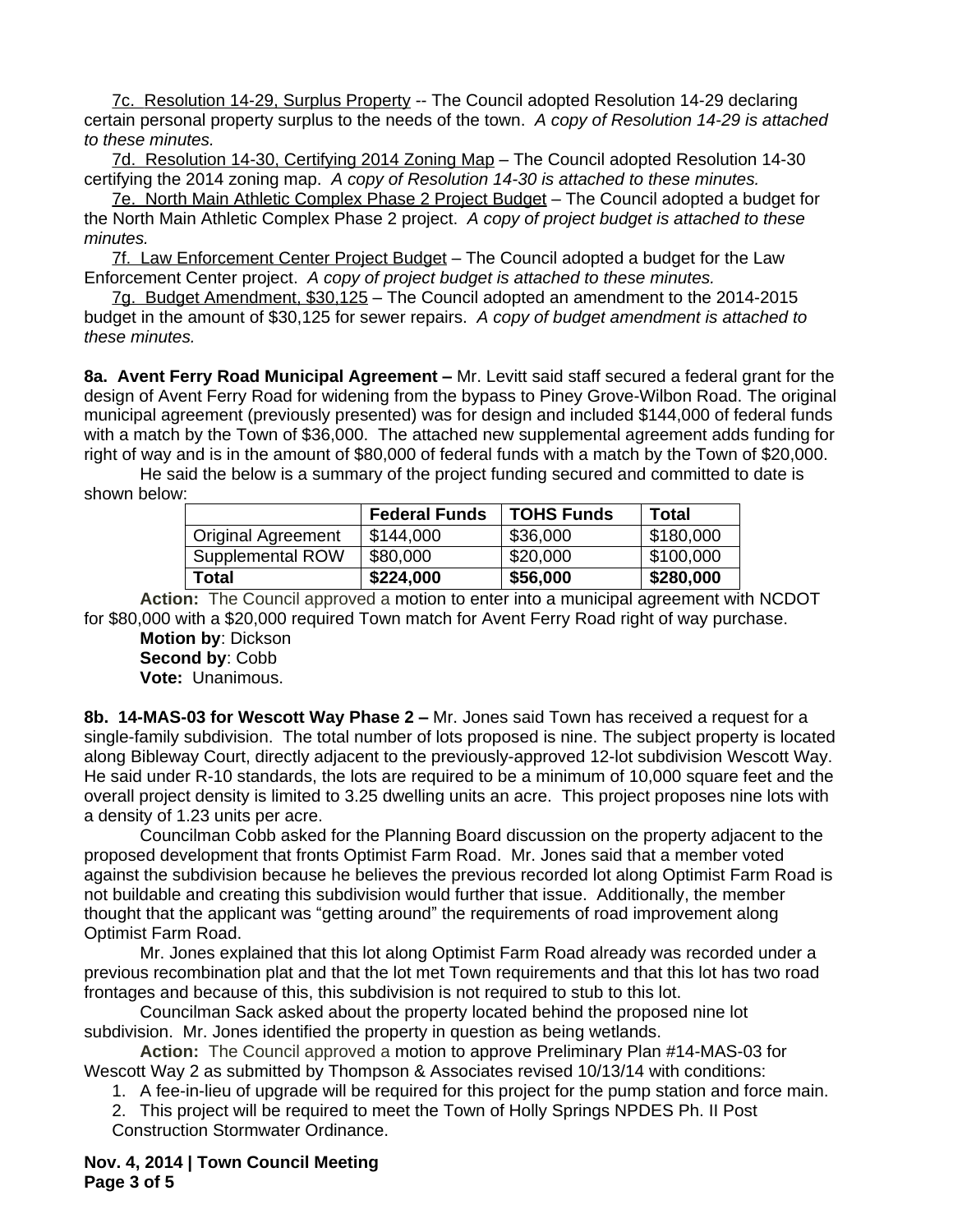3. Home Owner's Association covenants shall be recorded with the first plat associated with this subdivision.

4. The following conditions must be addressed prior to or submitted with the first construction drawing submittal:

a. All items listed on the Stormwater Submittal Checklist, Form #16003.

b. Verify that the sewer can be installed under the creek from MH5 to the existing manhole.

c. A site lighting plan will be required to be submitted to the Planning and Zoning Department for review and approval. Street Trees on all interior streets shall be positioned as to not interfere with any lighting fixtures present or any site distance triangles.

d. Homeowner environmental education packet must be submitted

5. The following conditions must be addressed prior to construction drawing approval:

a. Approval of stormwater management plan is required prior to issuance of a land disturbance permit or construction drawing approval.

b. Stormwater sureties are required on this project. A performance surety in the form of a bond, letter of credit or cash is required in the amount of 150% estimated construction cost of the stormwater BMP prior to the preconstruction meeting and a maintenance surety in the form of a cash escrow account in the amount of 35% the actual construction cost of the BMP is required at the end of the performance monitoring period for the project.

c. All environmental permits must be obtained prior to construction drawing approval and/or issuance of a land disturbance permit for the entire project.

**Motion by**: Williams **Second by**: Sack **Vote:** Unanimous.

**8c. Lochridge Subdivision -** Ms. Parrish said the Lochridge Subdivision development plan was approved by the Town Council Sept. 2. An infrastructure agreement is being prepared to memorialize several unique items associated with the development plan approval.

She said these items were addressed in the staff report and conditions of approval. The agreement has not yet been prepared, but staff recommends that it contain the following terms:

- In lieu of widening to Comprehensive Transportation Plan (CTP) standards in front of the project, the developer will make the following roadway improvements:
	- o Construct an eastbound right turn lane off-site at Cass Holt Road; this will address a transportation need at that intersection and be especially helpful during school peak hours;
	- o Construct right- and left-hand turn lanes into each of the subdivision entrances;
	- o Make a payment in lieu to the Town for the center turn lane that would have been constructed in front of the development; the payment in lieu will include sidewalk, and the total payment in lieu amount is \$44,743.10.
	- Developer to construct 2,500- to 3,000-square-foot custom built homes.

**Action:** The Council approved a motion to approve infrastructure agreement terms for the Lochridge subdivision development plan.

**Motion by**: Sack **Second by**: Williams **Vote:** Unanimous.

**9. Other Business:** None requiring Council action.

**10. Manager's Report:** Mr. Simmons thanked all staff who participated in the planning of HollyFest and that it was a successful event.

Mr. Simmons invited the Council Members to the Avent Ferry Road / NC DOT information meeting scheduled for Wednesday, November 05, at 5:30 - 7:30 at the Cultural Center and the Veteran Day ceremony on Tuesday, November 11<sup>th</sup> at 10:00 a.m. at Veteran's Park.

**Nov. 4, 2014 | Town Council Meeting Page 4 of 5**